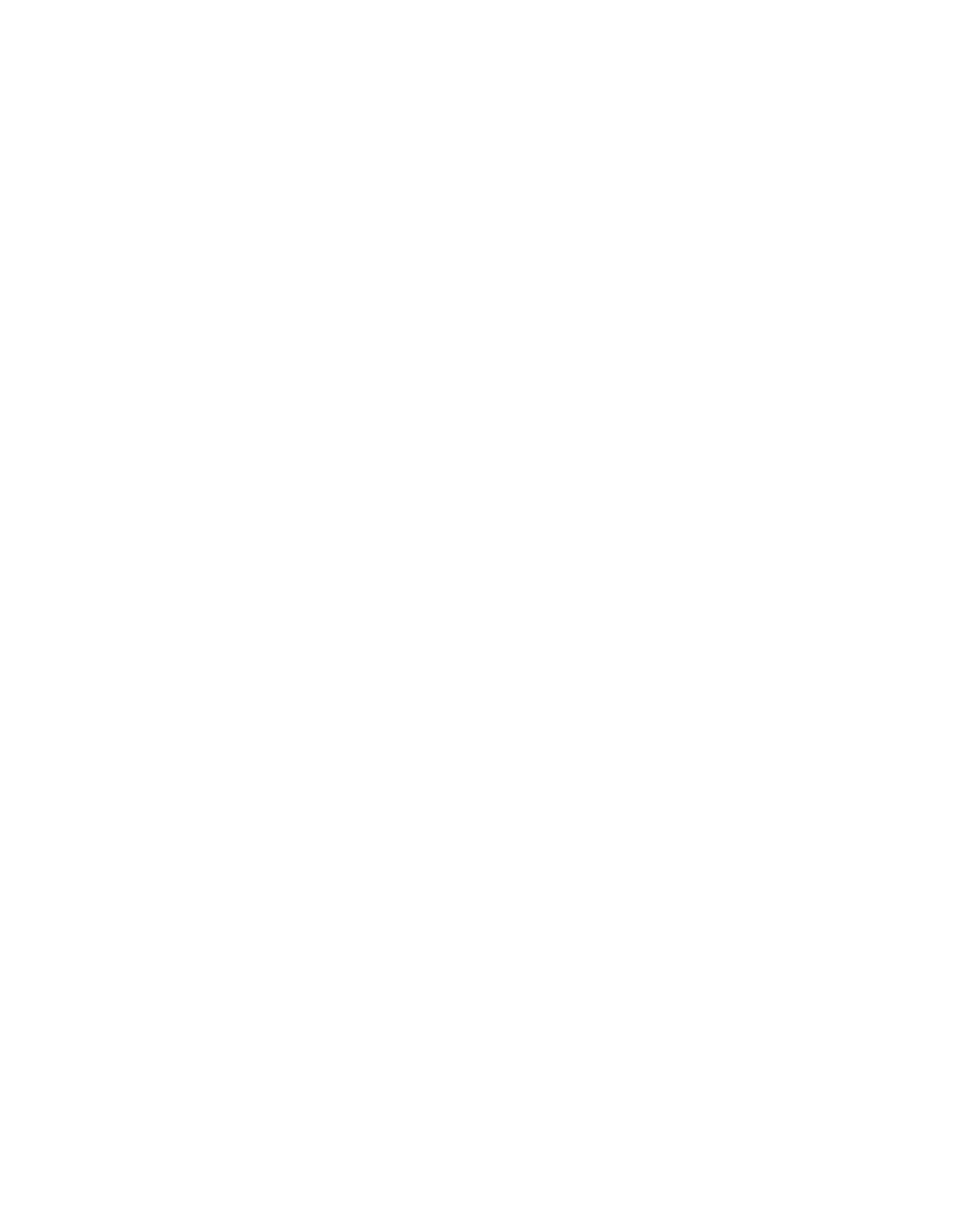## Record of Changes

| <b>REVISION</b> | <b>DESCRIPTION</b>                                                                     | <b>DATE</b> |
|-----------------|----------------------------------------------------------------------------------------|-------------|
| $REV (-)$       | Initial Release                                                                        | 04/28/2022  |
| REV (A)         | • Corrected minor formatting and spelling issues.<br>Added Creative Commons copyright. | 05/19/2022  |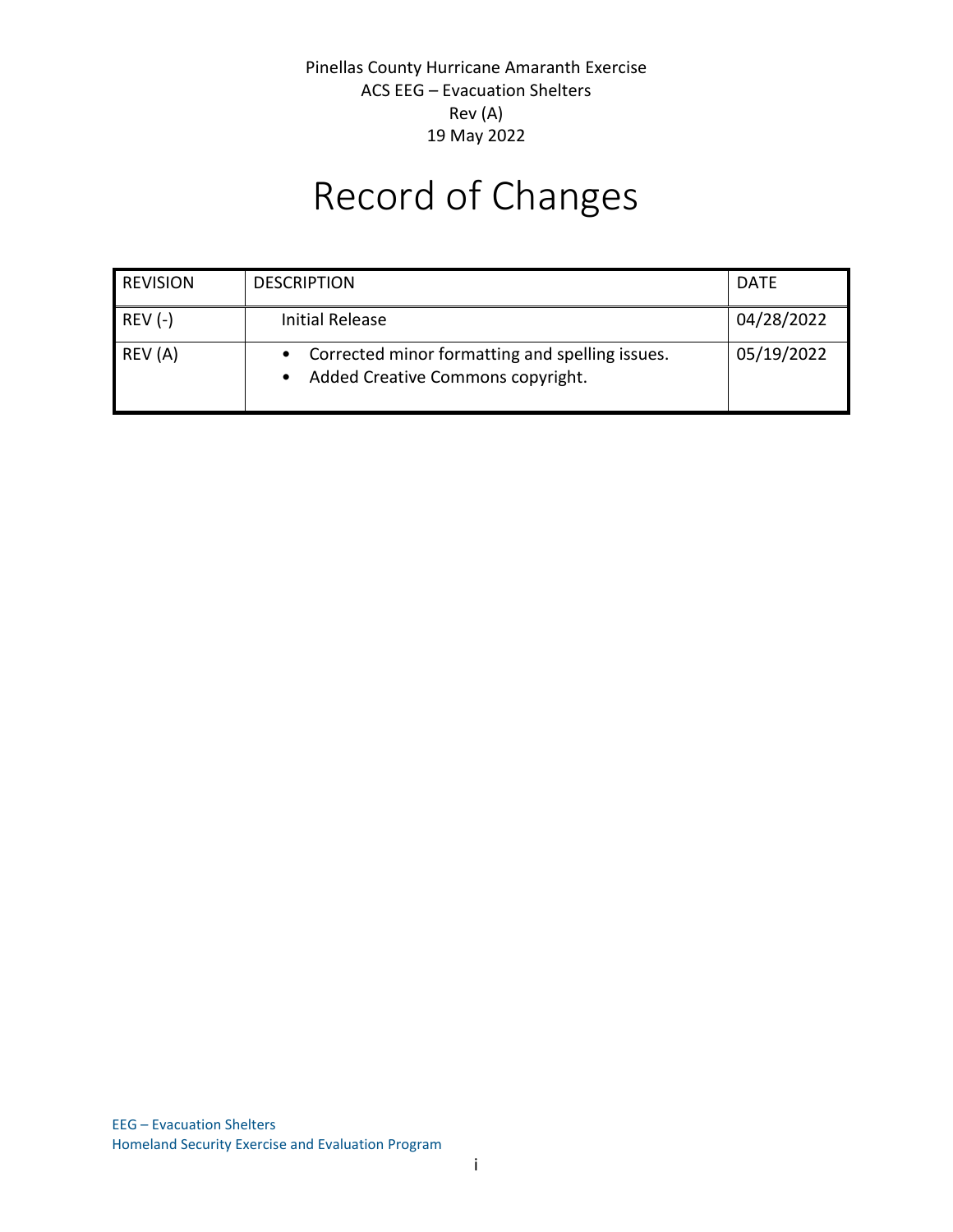## Exercise Evaluation Guide For ACS Emergency Evacuation Shelters

- **Exercise Name:** Pinellas County Hurricane Amaranth Exercise
- **Exercise Date:** 1 May 2022 3 May 2022
- **Organization:** Pinellas County Auxiliary Communications Service
- **Venue:** Pinellas County Emergency Evacuation Shelter

#### 1.1 EXERCISE OBJECTIVE:

- a. During a simulated hurricane activation of the Pinellas County Emergency Operations Center (EOC), the Pinellas County Auxiliary Communications Service (ACS) will establish and maintain voice and Winlink digital Very High Frequency (VHF) radio networks that support the exchange of information between the EOC and simulated emergency evacuation shelters. Network establishment, network management, resource deployment, and demobilization will be performed in accordance with ACS standard operating procedures.
- b. During a simulated hurricane activation of the Pinellas County EOC, Pinellas ACS Radio Operators (RADOs) located at the EOC will exchange tactical and formal message traffic with Pinellas ACS RADOs located at simulated emergency evacuation shelters using both voice and Winlink digital radio networks. Each message exchange will be conducted in accordance with ACS standard operating procedures.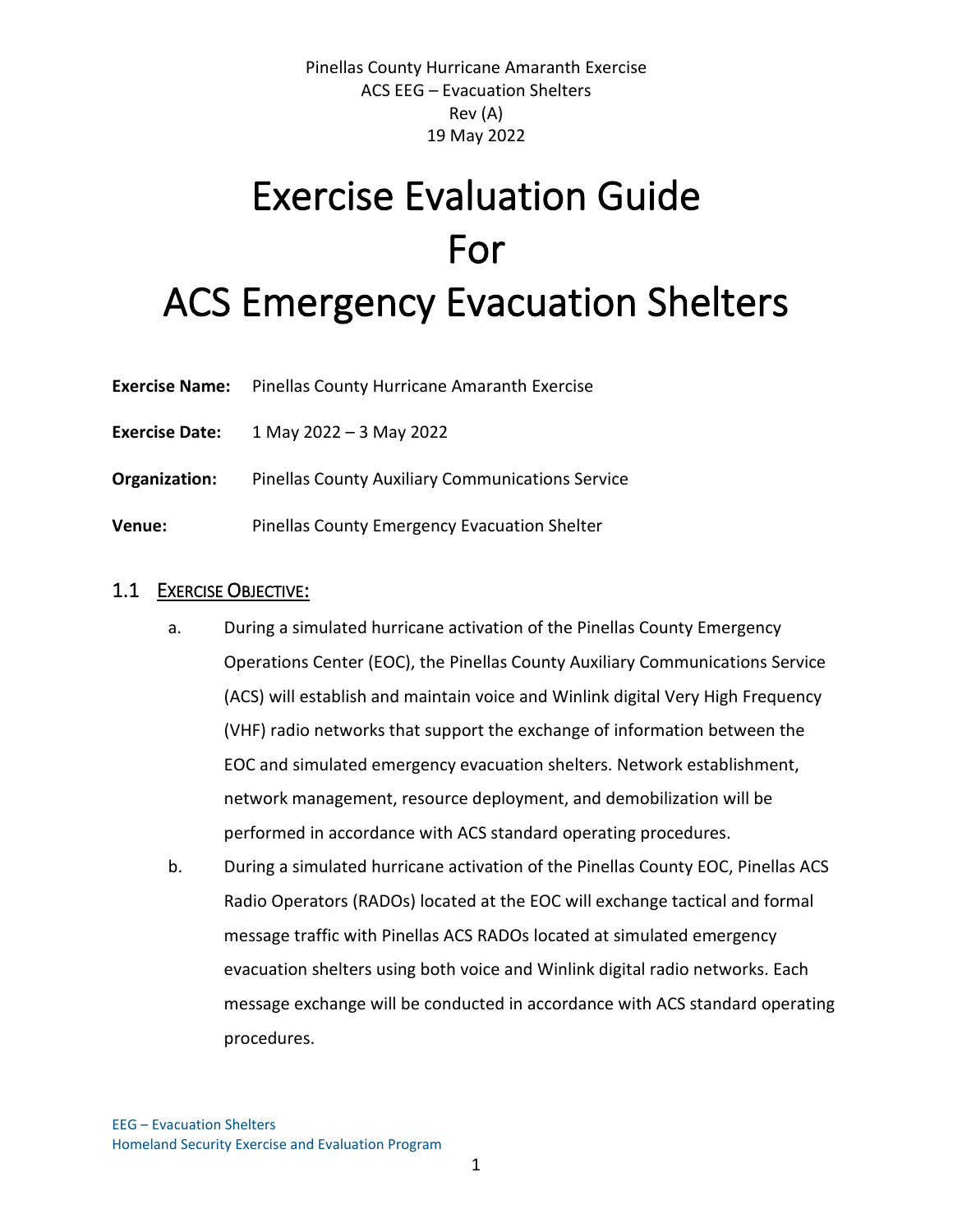## 1.2 CORE CAPABILITY: OPERATIONAL COMMUNICATIONS

Ensure the capacity for timely communications in support of security, situational awareness, and operations by any and all means available, among and between affected communities in the impact area and all response forces.

## 1.3 ORGANIZATIONAL CAPABILITY TARGETS

The following Capability targets have been established for Pinellas ACS.

## 1.3.1 Organizational Capability Target 1.

Within 3 hours of ACS Activation, establish a VHF radio voice network that supports the exchange of information between *TBD* Pinellas County emergency evacuation shelters and the Pinellas County EOC. Network communications is maintained for the duration of a 72-hour incident.

## 1.3.1.1 Critical Tasks

- a. ACS RADO obtains, assembles, and prepares material for a personal and position related Go-Kit that will support a 72-hour activation.
- b. When notified of ACS activation (Pinellas Alert, Email, text, or phone), the ACS RADO notifies the ACS Radio Officer (RO) that he or she is available for activation and accepts the evacuation shelter assignment.
- c. On an as needed basis, ACS RADO obtains shelter radio kit from EOC.
- d. ACS RADO obtains incident specific information regarding the deployment from ACS RO/Deputy RO (deployment location, duration, time of arrival, ICS 204, ICS 205, etc.)
- e. ACS RADO installs and configures shelter radio equipment at emergency evacuation shelter.
- f. ACS RADO establishes and maintains VHF voice communications with the EOC.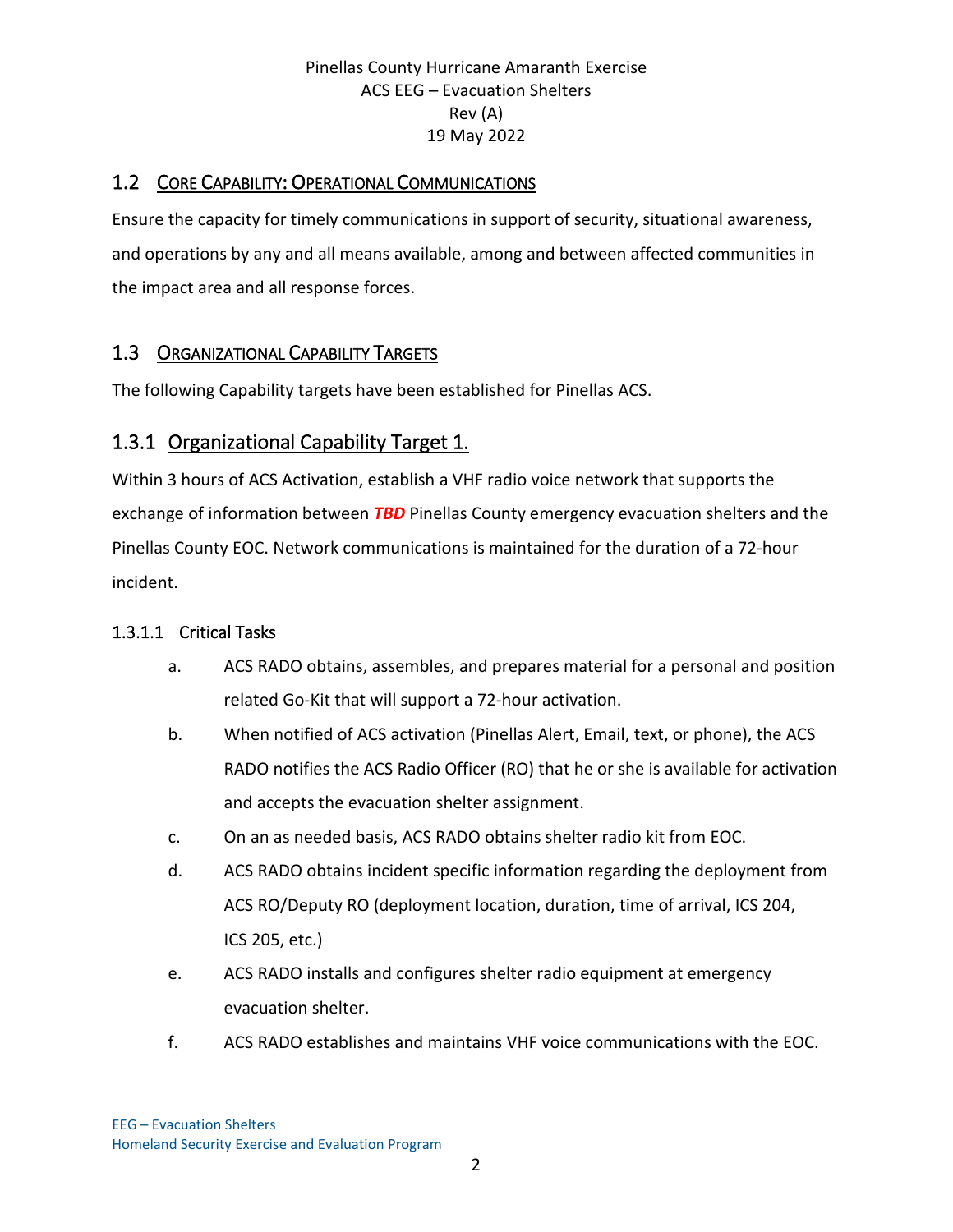- g. ACS RADO maintains a site-specific ICS 214 and ICS 309 throughout the activation period.
- h. ACS RADO sends and receives message traffic, both tactical and formal, with the EOC using a VHF voice radio network.

#### 1.3.1.2 Source(s):

- a. Pinellas County ACS/ARES® Emergency Communication Plan and Standard Operating Procedures
- b. Pinellas County ACS/ARES® Emergency Shelter Plan and Standard Operating Procedures
- c. Incident specific ICS 205
- d. Position Task Book (PTB) for the Position of Auxiliary Communicator (AUXC)

## 1.3.2 Organizational Capability Target 2.

Within 3 hours of ACS Activation, establish a VHF radio Winlink data network that supports the exchange of information between *TBD* Pinellas County special needs emergency evacuation shelters and the Pinellas County EOC. Network communications is maintained for the duration of a 72-hour incident.

## 1.3.2.1 Critical Tasks

- a. ACS RADO obtains, assembles, and prepares the material for a personal and Winlink digital Go-Kit that will support a 72-hour activation period.
- b. When notified of ACS Activation (Pinellas Alert, Email, text, or phone), the ACS RADO notifies the ACS RO that he or she is available for activation and accepts the evacuation shelter assignment.
- c. On an as needed basis, ACS RADO obtains shelter radio kit from EOC.
- d. ACS RADO obtains incident specific information regarding the deployment from ACS RO/Deputy RO (deployment location, duration, time of arrival, ICS 204, ICS 205, etc.)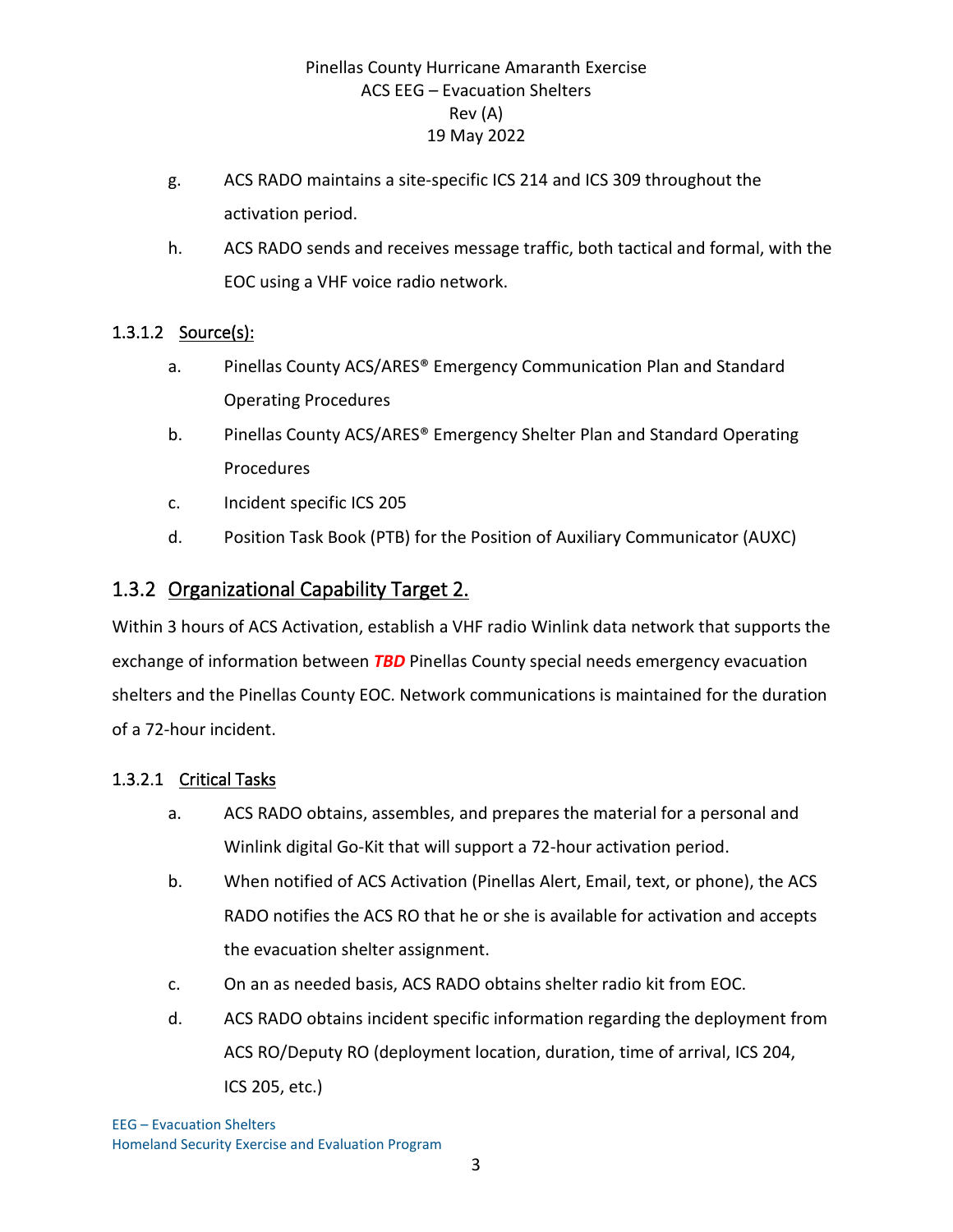- e. ACS RADO installs and configures shelter radio equipment at emergency evacuation shelter.
- f. ACS RADO establishes and maintains VHF Winlink data communications with the EOC.
- g. ACS RADO maintains a site-specific ICS 214 and ICS 309 throughout the activation period.
- h. ACS RADO sends and receives message traffic, both tactical and formal, with the EOC using a VHF Winlink data radio network.

## 1.3.2.2 Source(s):

- a. Pinellas County ACS/ARES® Emergency Communication Plan and Standard Operating Procedures
- b. Pinellas County ACS/ARES® Emergency Shelter Plan and Standard Operating Procedures
- c. Incident specific ICS 205
- d. PTB for the Position of Auxiliary Communicator

## 1.3.3 Organizational Capability Target 3.

Within 3 hours of ACS deactivation, vacate deployment locations, return material resources to the Pinellas County EOC, deliver incident specific documentation to ACS leadership, and demobilize resources.

#### 1.3.3.1 Critical Tasks

- a. ACS RADO notifies net control stations that he or she has been directed to deactivate and is leaving the net.
- b. ACS RADO deinstalls, packs, and readies for transport all personal material and communications Go-kit equipment.
- c. ACS RADO inventories equipment obtained from EOC, documents discrepancies, and returns equipment to Pinellas County EOC.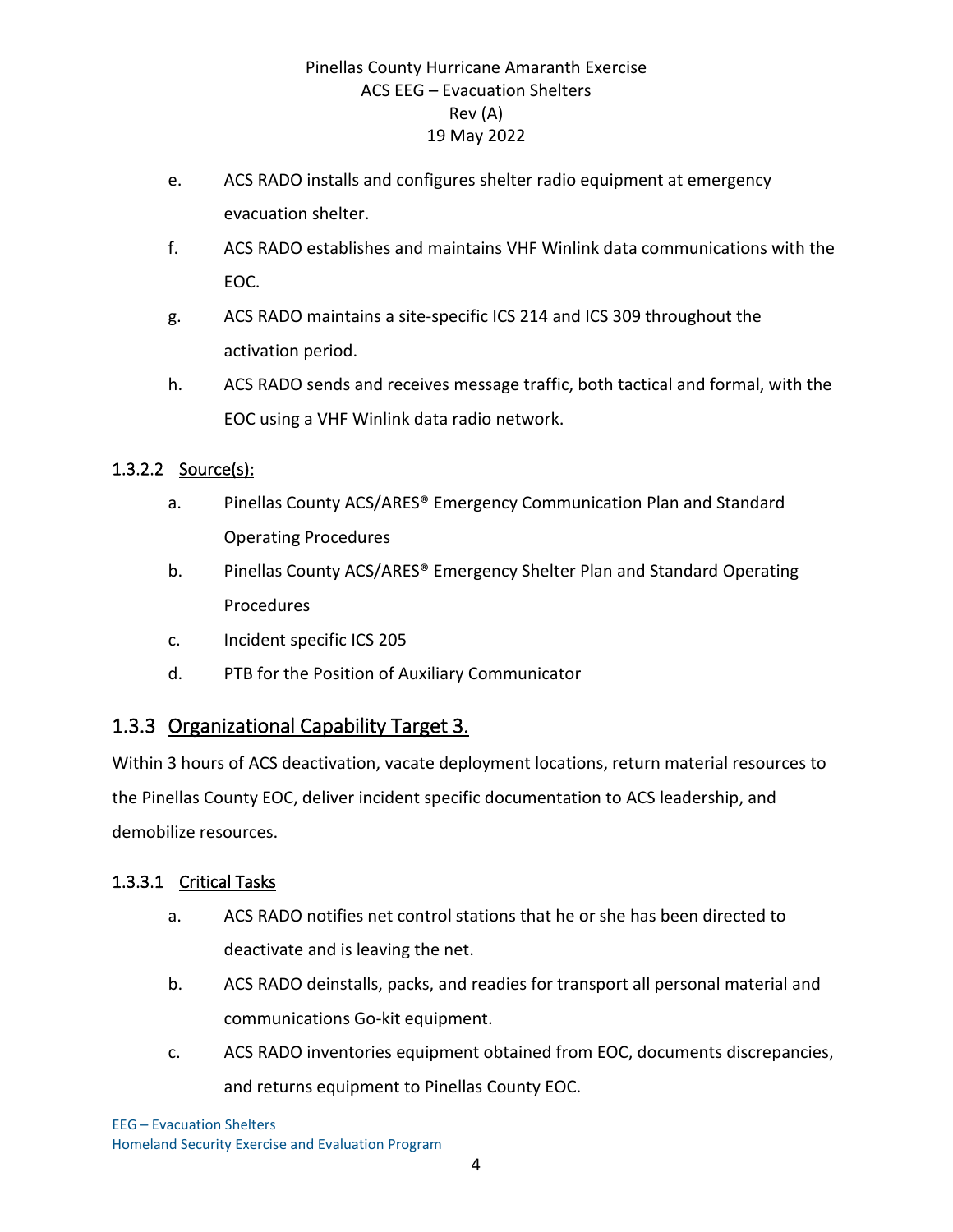- d. ACS RADO finalizes the site ICS 214 and ICS 309 logs; secures a copy of all formal messages exchanged during the activation event and a copy of the event's ICS documentation package (e.g., ICS 201, ICS 205, elements of Incident Action Plan, etc.); and delivers station records to the Pinellas ACS Admin Officer.
- e. ACS RADO returns home and notifies EOC via ACS tactical-resource net of safe arrival.

#### 1.3.3.2 Source(s):

- a. Pinellas County ACS/ARES® Emergency Communication Plan and Standard Operating Procedures
- b. Pinellas County ACS/ARES® Emergency Shelter Plan and Standard Operating Procedures
- c. Incident specific ICS 205
- d. PTB for the Position of Auxiliary Communicator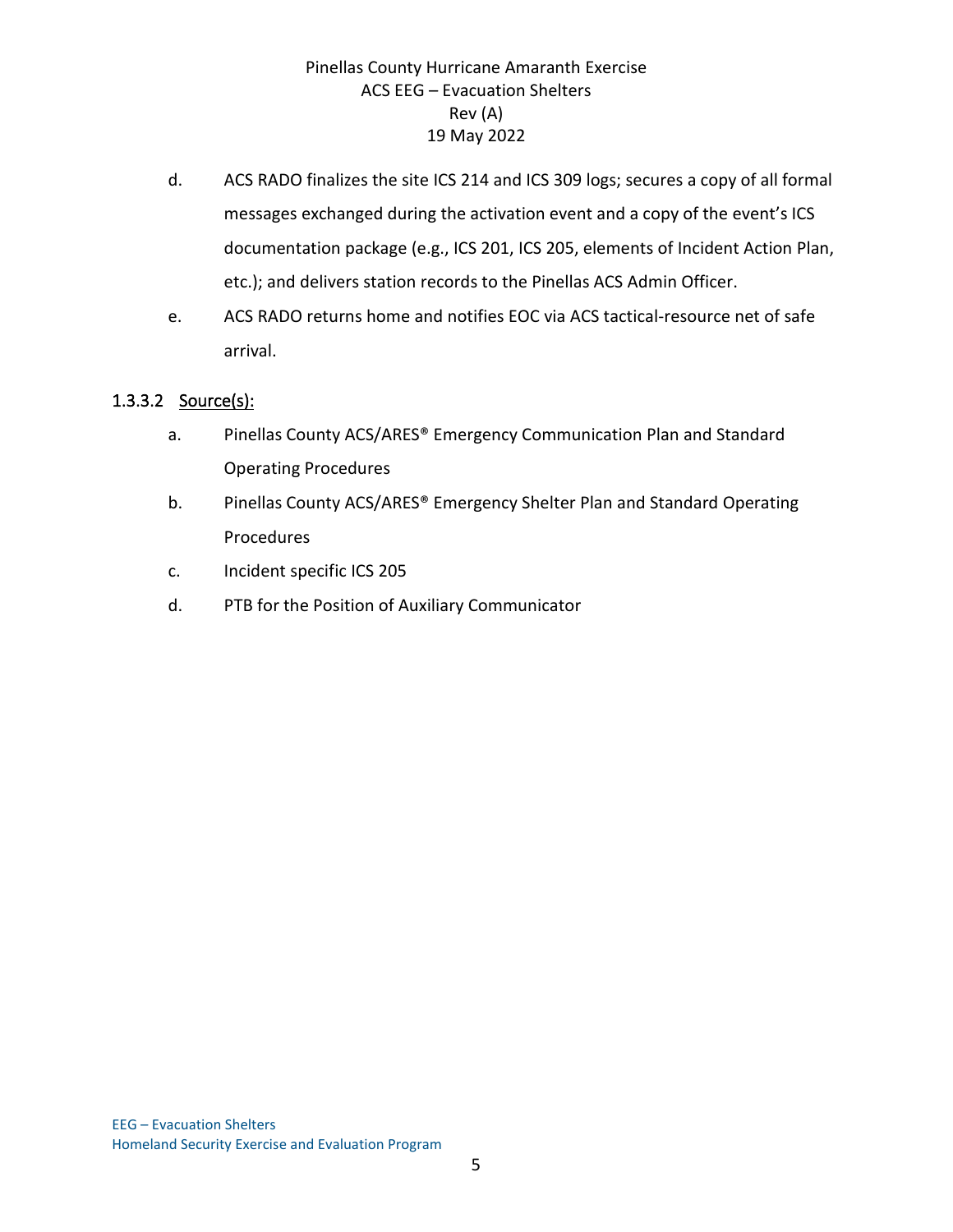## 1.4 EXERCISE EVALUATION GUIDE (EEG) SCORE SHEETS

The Task IDs shown on each EEG score sheet uniquely identify each critical task scheduled for evaluation during the exercise. Each ID has three component parts. The first character identifies the EEG containing the critical task and is assigned one of three values.

- a. **E**: EOC Radio Room EEG
- b. **S**: Emergency Evacuation Shelter EEG
- c. **D**: Incident Communications Center (Deployable resource) EEG

<span id="page-8-0"></span>The next three characters identify the Organizational Capability Target (**CT**) number within the EEG while the final two characters identify the Critical Task (**T**) number associated with the capability target. Refer to [Figure 1](#page-8-0) for an example.



*Figure 1. EEG Task Identifier*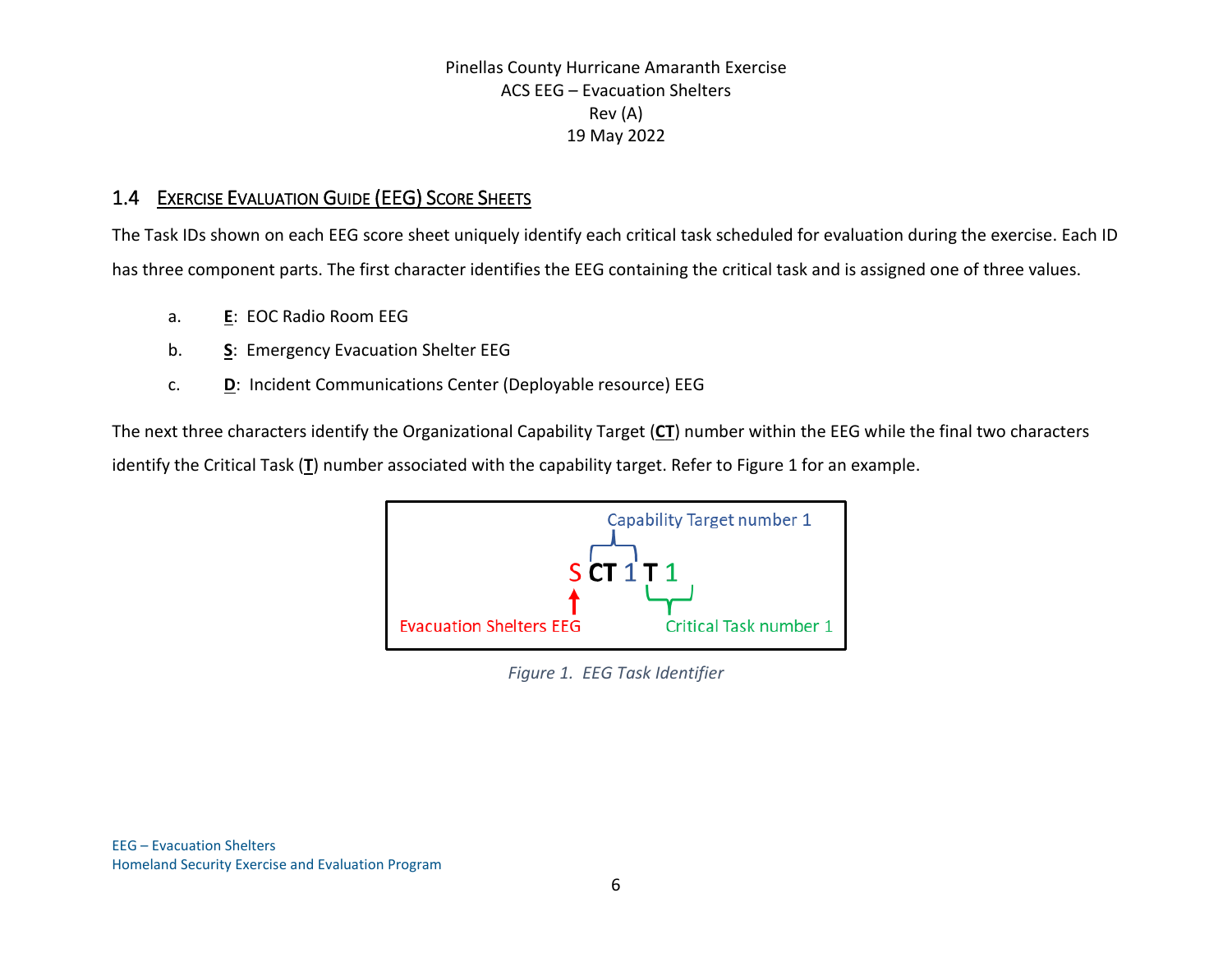## 1.4.1 Organizational Capability Target 1.

Within 3 hours of ACS Activation, establish a VHF radio voice network that supports the exchange of information between *TBD* Pinellas County emergency evacuation shelters and the Pinellas County EOC. Network communications is maintained for the duration of a 72-hour incident.

| <b>Task ID</b> | <b>Critical Task</b>                                                                                                                                                                                     | <b>AUXC PTB</b><br>Item   | <b>Observation Notes and Explanation of</b><br><b>Rating</b>                                                                                                                                                                                                                              | <b>Target</b><br>Rating |
|----------------|----------------------------------------------------------------------------------------------------------------------------------------------------------------------------------------------------------|---------------------------|-------------------------------------------------------------------------------------------------------------------------------------------------------------------------------------------------------------------------------------------------------------------------------------------|-------------------------|
| SCT1T1         | ACS RADO obtains, assembles, and prepares<br>material for a personal and position related Go-<br>Kit that will support a 72-hour activation.                                                             | 2a.1, 2a.2,<br>2a.3, 2a.4 | This task will not be evaluated during the<br>May 2022 Pinellas County Hurricane<br>Amaranth Exercise.                                                                                                                                                                                    | N/A                     |
| SCT1T2         | When notified of ACS activation (Pinellas Alert,<br>Email, text, or phone), the ACS RADO notifies the<br>ACS RO that he or she is available for activation<br>and accepts evacuation shelter assignment. |                           | Many of the ACS members listed in the<br>Everbridge system did not acknowledge<br>receipt of the text or email alerts. However,<br>all ACS members participating in the<br>exercise acknowledged receipt of alerts and<br>notified ACS RO of intention to participate<br>in the exercise. |                         |
| SCT1T3         | On an as needed basis, ACS RADO obtains shelter<br>radio kit from EOC.                                                                                                                                   |                           | All shelter teams obtained equipment from<br>the EOC radio cache.                                                                                                                                                                                                                         |                         |

## **Table I. Capability Target 1 - EEG Score Sheet**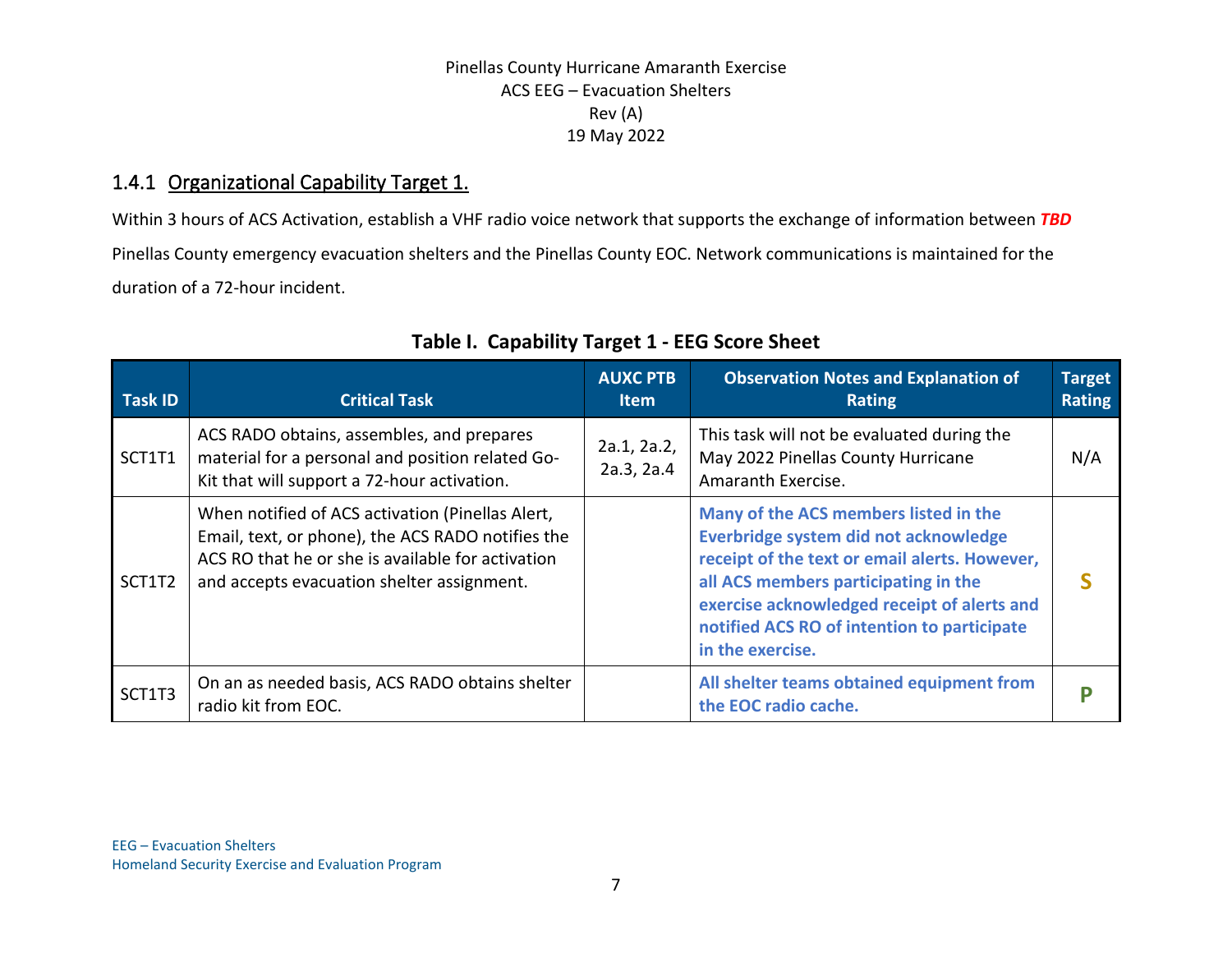## **Table I. Capability Target 1 - EEG Score Sheet**

| <b>Task ID</b> | <b>Critical Task</b>                                                                                                                                                             | <b>AUXC PTB</b><br><b>Item</b> | <b>Observation Notes and Explanation of</b><br><b>Rating</b>                                                                                                                                                                                                                  | <b>Target</b><br><b>Rating</b> |
|----------------|----------------------------------------------------------------------------------------------------------------------------------------------------------------------------------|--------------------------------|-------------------------------------------------------------------------------------------------------------------------------------------------------------------------------------------------------------------------------------------------------------------------------|--------------------------------|
| SCT1T4         | ACS RADO obtains incident specific information<br>regarding the deployment from ACS RO/<br>Deputy RO (deployment location, duration, time<br>of arrival, ICS 204, ICS 205, etc.) | 2b.1, 2b.2                     | A documentation package containing<br>incident specific information was provided<br>to each shelter team following operational<br>briefing two.                                                                                                                               |                                |
| SCT1T5         | ACS RADO installs and configures shelter radio<br>equipment at emergency evacuation shelter.                                                                                     |                                | Three shelter teams found that the AC<br>power at their deployment locations was<br>inoperative. An electrician was called and<br>eventually repaired the problem. Impacted<br>teams used available HTs until power<br>problem was fixed.                                     |                                |
| SCT1T6         | ACS RADO establishes and maintains VHF voice<br>communications with the EOC.                                                                                                     |                                |                                                                                                                                                                                                                                                                               |                                |
| SCT1T7         | ACS RADO maintains a site-specific ICS 214 and<br>ICS 309 throughout the activation period.                                                                                      | 5c.1                           | Some significant events and header<br>information missing from ICS 214 logs.<br><b>Message parameter, form header</b><br>information, and message transactions<br>missing from ICS 309 logs. ICS 309 forms<br>used to record information better suited for<br><b>ICS 214.</b> | M                              |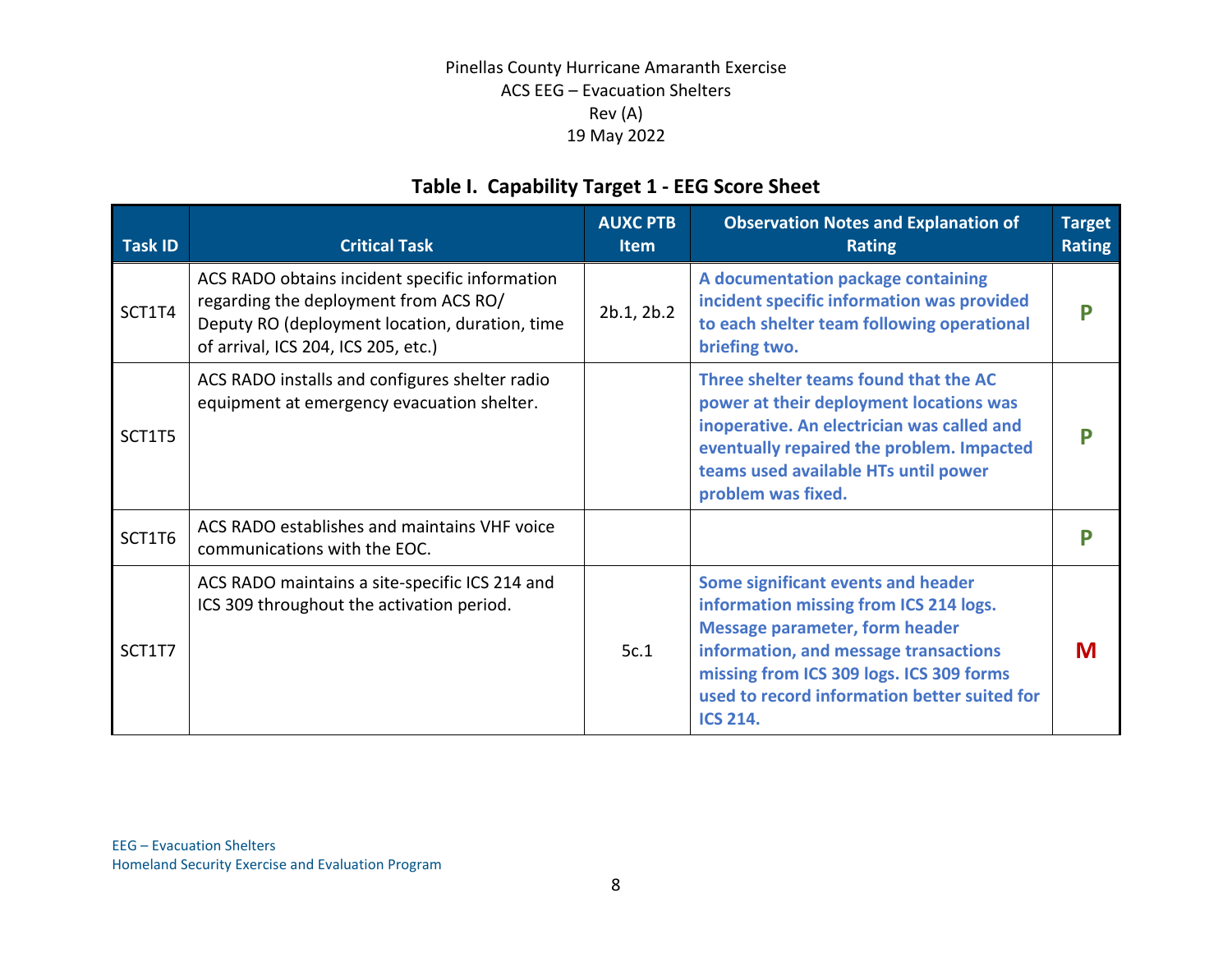## **Table I. Capability Target 1 - EEG Score Sheet**

| <b>Task ID</b> | <b>Critical Task</b>                                                                                                       | <b>AUXC PTB</b><br><b>Item</b> | <b>Observation Notes and Explanation of</b><br>Rating                                                                           | <b>Target</b><br><b>Rating</b> |
|----------------|----------------------------------------------------------------------------------------------------------------------------|--------------------------------|---------------------------------------------------------------------------------------------------------------------------------|--------------------------------|
| SCT1T8         | ACS RADO sends and receives message traffic,<br>both tactical and formal, with the EOC using a<br>VHF voice radio network. |                                | Formal message traffic was not always<br>recorded on Radiogram forms or<br>information recorded on radiogram was<br>incomplete. |                                |
|                |                                                                                                                            |                                | <b>Final Capability Target Rating:</b>                                                                                          |                                |

1.4.2 Organizational Capability Target 2.

Within 3 hours of ACS Activation, establish a VHF radio Winlink data network that supports the exchange of information between

**TBD** Pinellas County special needs emergency evacuation shelters and the Pinellas County EOC. Network communications is

maintained for the duration of a 72-hour incident.

#### *NOTE: This capability was not evaluated during the exercise.*

| Task ID | <b>Critical Task</b>                                                                                                                                  | <b>AUXC PTB</b><br><b>Item</b> | <b>Observation Notes and Explanation of</b><br><b>Rating</b>                                           | <b>Target</b><br>Rating |
|---------|-------------------------------------------------------------------------------------------------------------------------------------------------------|--------------------------------|--------------------------------------------------------------------------------------------------------|-------------------------|
| SCT2T1  | ACS RADO obtains, assembles, and prepares the<br>material for a personal and Winlink digital Go-Kit<br>that will support a 72-hour activation period. | 2a.1, 2a.2,<br>2a.3, 2a.4      | This task will not be evaluated during the<br>May 2022 Pinellas County Hurricane<br>Amaranth Exercise. | N/A                     |

## **Table II. Capability Target 2 - EEG Score Sheet**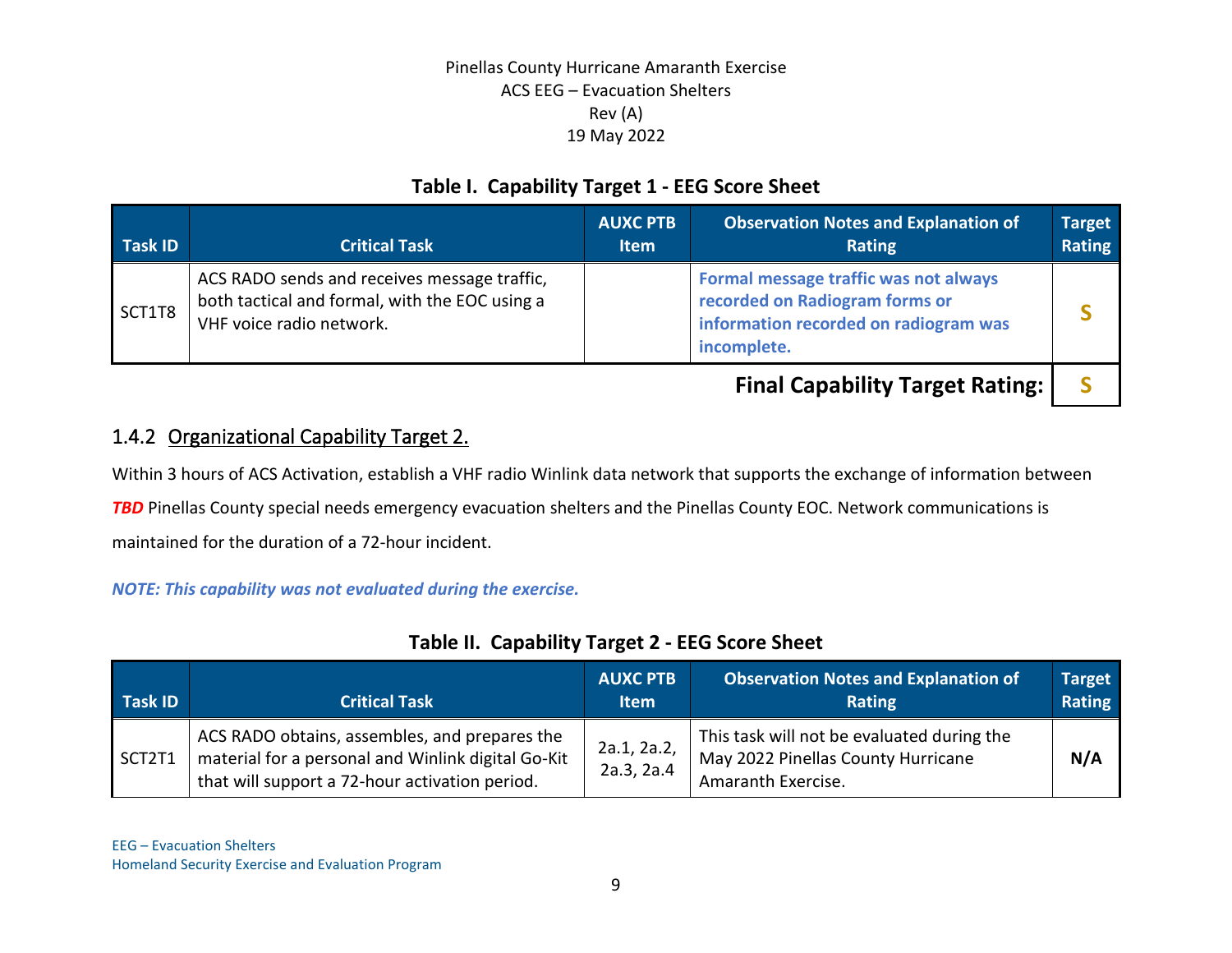## **Table II. Capability Target 2 - EEG Score Sheet**

| <b>Task ID</b> | <b>Critical Task</b>                                                                                                                                                                                     | <b>AUXC PTB</b><br><b>Item</b> | <b>Observation Notes and Explanation of</b><br><b>Rating</b>                                           | <b>Target</b><br><b>Rating</b> |
|----------------|----------------------------------------------------------------------------------------------------------------------------------------------------------------------------------------------------------|--------------------------------|--------------------------------------------------------------------------------------------------------|--------------------------------|
| SCT2T2         | When notified of ACS activation (Pinellas Alert,<br>Email, text, or phone), the ACS RADO notifies the<br>ACS RO that he or she is available for activation<br>and accepts evacuation shelter assignment. |                                | This task will not be evaluated during the<br>May 2022 Pinellas County Hurricane<br>Amaranth Exercise. | N/A                            |
| SCT2T3         | On an as needed basis, ACS RADO obtains shelter<br>radio kit from EOC.                                                                                                                                   |                                | This task will not be evaluated during the<br>May 2022 Pinellas County Hurricane<br>Amaranth Exercise. | N/A                            |
| SCT2T4         | ACS RADO obtains incident specific information<br>regarding the deployment from ACS RO/<br>Deputy RO (deployment location, duration, time<br>of arrival, ICS 204, ICS 205, etc.)                         | 2b.1, 2b.2                     | This task will not be evaluated during the<br>May 2022 Pinellas County Hurricane<br>Amaranth Exercise. | N/A                            |
| SCT2T5         | ACS RADO installs and configures shelter radio<br>equipment at emergency evacuation shelter.                                                                                                             |                                | This task will not be evaluated during the<br>May 2022 Pinellas County Hurricane<br>Amaranth Exercise. | N/A                            |
| SCT2T6         | ACS RADO establishes and maintains VHF Winlink<br>data communications with the EOC.                                                                                                                      |                                | This task will not be evaluated during the<br>May 2022 Pinellas County Hurricane<br>Amaranth Exercise. | N/A                            |
| SCT2T7         | ACS RADO maintains a site-specific ICS 214 and<br>ICS 309 throughout the activation period.                                                                                                              | 5c.1                           | This task will not be evaluated during the<br>May 2022 Pinellas County Hurricane<br>Amaranth Exercise. | N/A                            |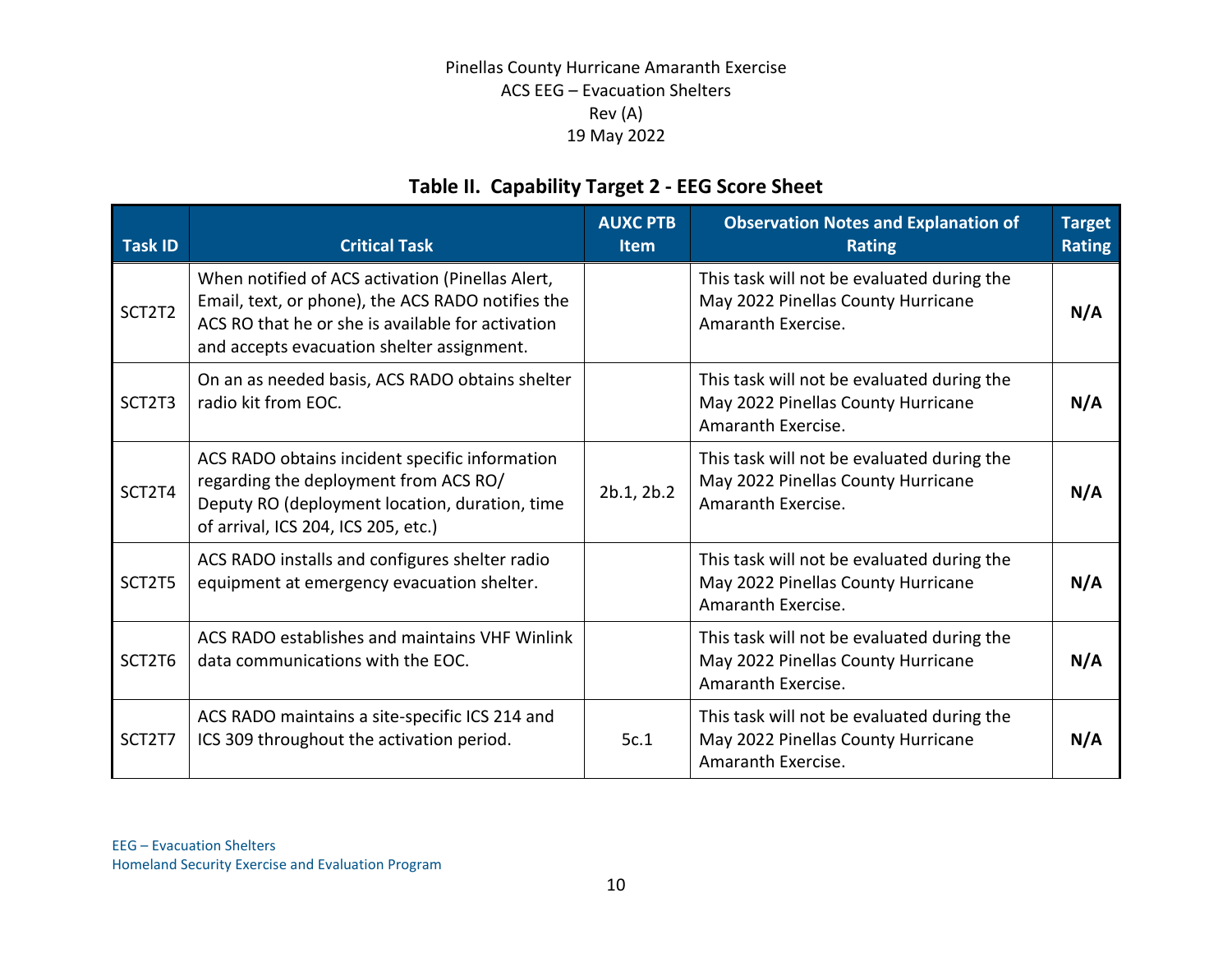## **Table II. Capability Target 2 - EEG Score Sheet**

| Task ID | <b>Critical Task</b>                                                                                                              | <b>AUXC PTB</b><br><b>Item</b> | <b>Observation Notes and Explanation of</b><br><b>Rating</b>                                           | <b>Target</b><br>Rating |
|---------|-----------------------------------------------------------------------------------------------------------------------------------|--------------------------------|--------------------------------------------------------------------------------------------------------|-------------------------|
| SCT2T8  | ACS RADO sends and receives message traffic,<br>both tactical and formal, with the EOC using a<br>VHF Winlink data radio network. |                                | This task will not be evaluated during the<br>May 2022 Pinellas County Hurricane<br>Amaranth Exercise. | N/A                     |
|         |                                                                                                                                   |                                |                                                                                                        |                         |

**Final Capability Target Rating:** | N/A

## 1.4.3 Organizational Capability Target 3.

Within 3 hours of ACS deactivation, vacate deployment locations, return material resources to the Pinellas County EOC, deliver incident specific documentation to ACS leadership, and demobilize resources.

## **Table III. Capability Target 3 - EEG Score Sheet**

| Task ID | <b>Critical Task</b>                                                                                                   | <b>AUXC PTB</b><br><b>Item</b> | <b>Observation Notes and Explanation of</b><br><b>Rating</b>                                | <b>Target</b><br><b>Rating</b> |
|---------|------------------------------------------------------------------------------------------------------------------------|--------------------------------|---------------------------------------------------------------------------------------------|--------------------------------|
| SCT3T1  | ACS RADO notifies net control stations that he or<br>she has been directed to deactivate and is leaving<br>the net.    |                                | Shelter teams did not always notify the EOC<br>radio room of site departure or EOC arrival. |                                |
| SCT3T2  | ACS RADO deinstalls, packs, and readies for<br>transport all personal material and<br>communications Go-kit equipment. |                                |                                                                                             |                                |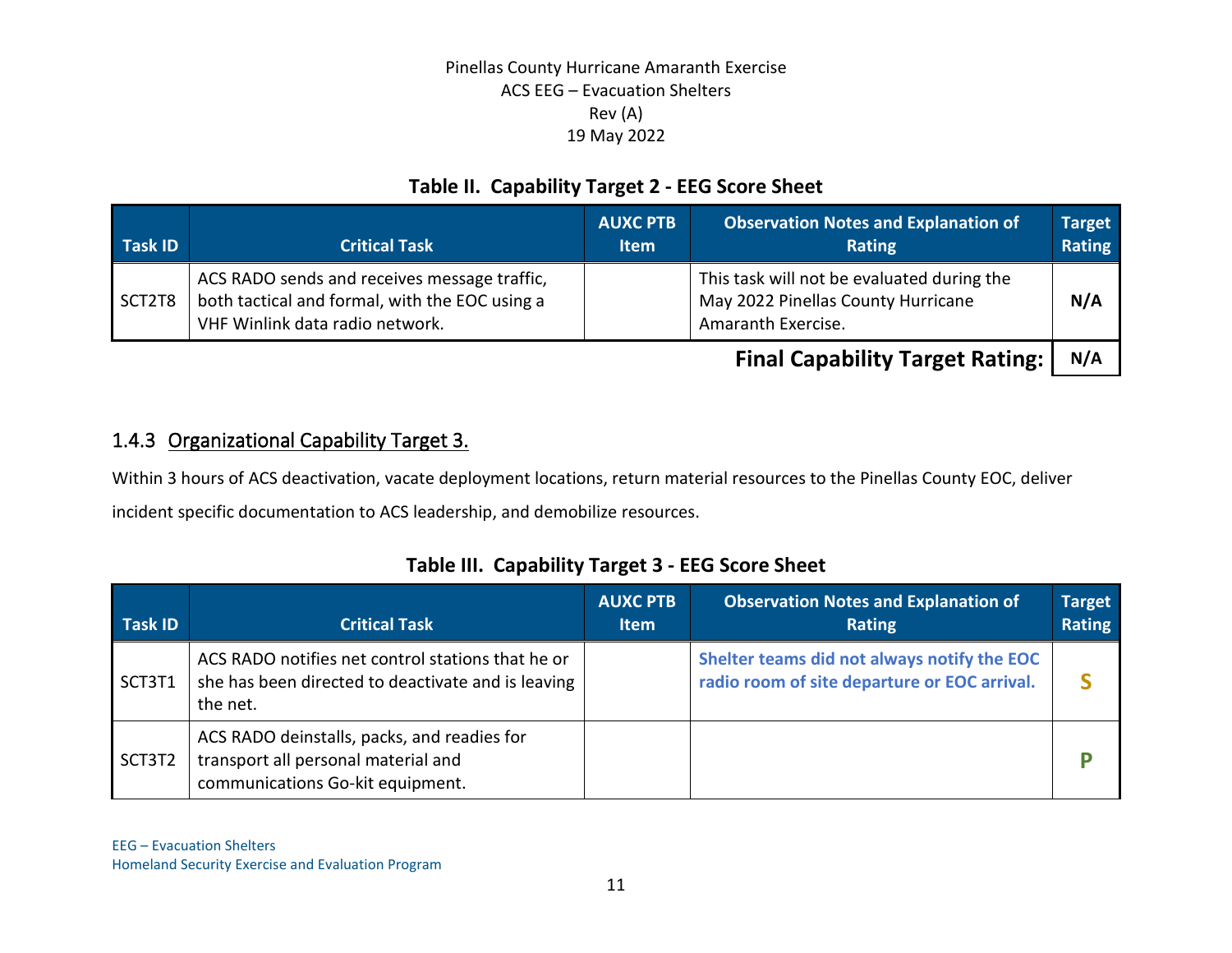## **Table III. Capability Target 3 - EEG Score Sheet**

| <b>Task ID</b> | <b>Critical Task</b>                                                                                                                                                                                                                                                                                                                      | <b>AUXC PTB</b><br><b>Item</b> | <b>Observation Notes and Explanation of</b><br><b>Rating</b>                                                                                                                                                                                                                  | <b>Target</b><br><b>Rating</b> |
|----------------|-------------------------------------------------------------------------------------------------------------------------------------------------------------------------------------------------------------------------------------------------------------------------------------------------------------------------------------------|--------------------------------|-------------------------------------------------------------------------------------------------------------------------------------------------------------------------------------------------------------------------------------------------------------------------------|--------------------------------|
| SCT3T3         | ACS RADO inventories equipment obtained from<br>EOC, documents discrepancies, and returns<br>equipment to Pinellas County EOC.                                                                                                                                                                                                            |                                |                                                                                                                                                                                                                                                                               |                                |
| SCT3T4         | ACS RADO finalizes the site ICS 214 and ICS 309<br>logs; secures a copy of all formal messages<br>exchanged during the activation event and a copy<br>of the event's ICS documentation package (e.g.,<br>ICS 201, ICS 205, elements of Incident Action<br>Plan, etc.); and delivers station records to the<br>Pinellas ACS Admin Officer. | 5c.1                           | Some significant events and header<br>information missing from ICS 214 logs.<br><b>Message parameter, form header</b><br>information, and message transactions<br>missing from ICS 309 logs. ICS 309 forms<br>used to record information better suited for<br><b>ICS 214.</b> | M                              |
| SCT3T5         | ACS RADO returns home and notifies EOC via ACS<br>tactical-resource net of safe arrival.                                                                                                                                                                                                                                                  |                                | Each shelter team returned to the EOC for a<br>hot wash meeting and debrief.                                                                                                                                                                                                  | N/A                            |
|                |                                                                                                                                                                                                                                                                                                                                           |                                | - I A - - - I - I' - - - - - - - - - - -                                                                                                                                                                                                                                      |                                |

**Final Capability Target Rating: | S**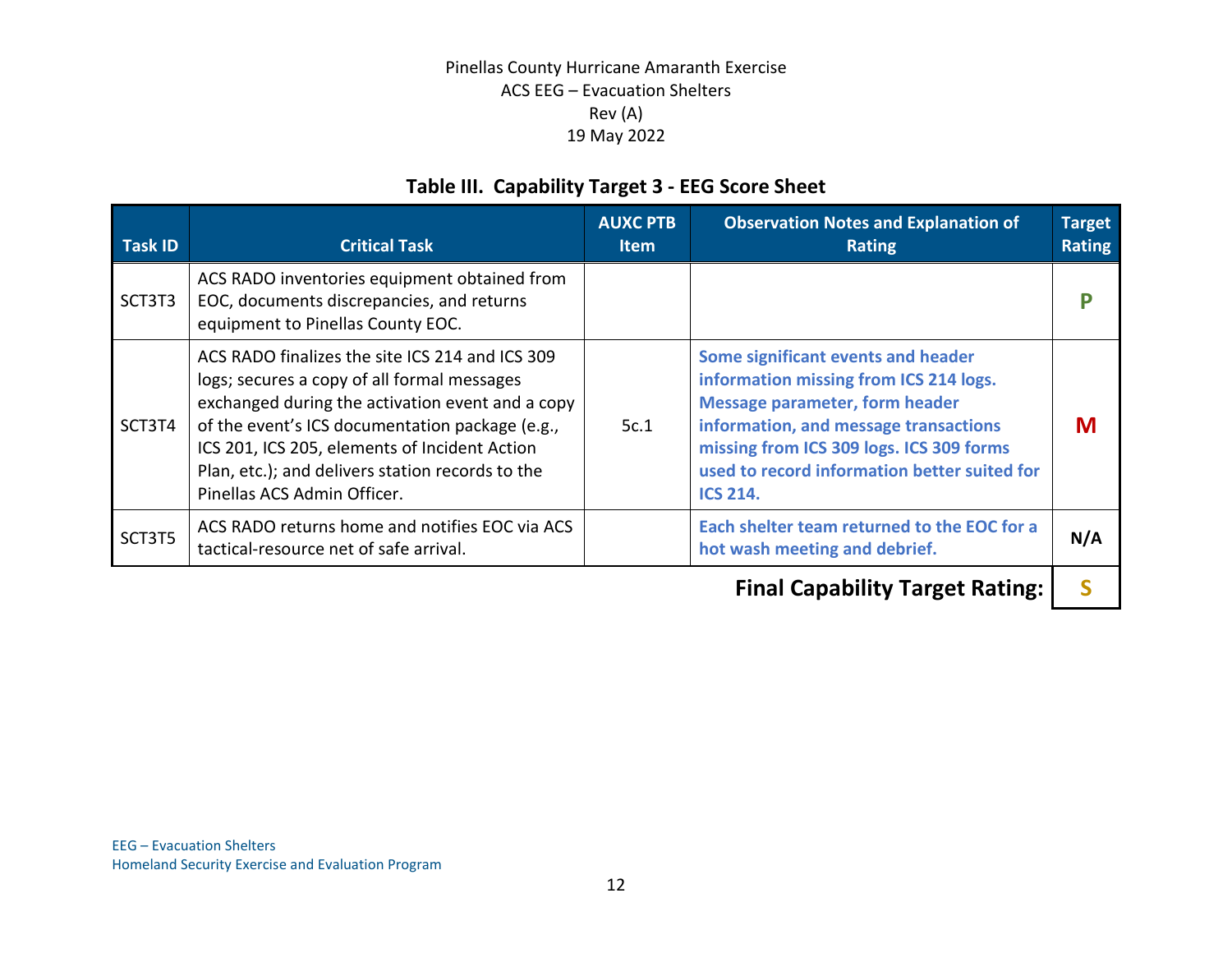**Evaluator Information** Evaluator Name: *Michael H Drake* Evaluator Email: *WA1RYQ@ARRL.net* Evaluator Phone:

## 1.5 RATINGS DEFINITIONS

| <b>Performed without</b><br><b>Challenges (P)</b>    | The targets and critical tasks associated with the core capability<br>were completed in a manner that achieved the objective(s) and did<br>not negatively impact the performance of other activities.<br>Performance of this activity did not contribute to additional health<br>and/or safety risks for the public or for emergency workers, and it<br>was conducted in accordance with applicable plans, policies,<br>procedures, regulations, and laws.                                                                                       |
|------------------------------------------------------|--------------------------------------------------------------------------------------------------------------------------------------------------------------------------------------------------------------------------------------------------------------------------------------------------------------------------------------------------------------------------------------------------------------------------------------------------------------------------------------------------------------------------------------------------|
| <b>Performed with Some</b><br><b>Challenges (S)</b>  | The targets and critical tasks associated with the core capability<br>were completed in a manner that achieved the objective(s) and did<br>not negatively impact the performance of other activities.<br>Performance of this activity did not contribute to additional health<br>and/or safety risks for the public or for emergency workers, and it<br>was conducted in accordance with applicable plans, policies,<br>procedures, regulations, and laws. However, opportunities to<br>enhance effectiveness and/or efficiency were identified. |
| <b>Performed with</b><br><b>Major Challenges (M)</b> | The targets and critical tasks associated with the core capability<br>were completed in a manner that achieved the objective(s), but<br>some or all of the following were observed: demonstrated<br>performance had a negative impact on the performance of other<br>activities; contributed to additional health and/or safety risks for<br>the public or for emergency workers; and/or was not conducted in<br>accordance with applicable plans, policies, procedures, regulations,<br>and laws.                                               |
| <b>Unable to be</b><br><b>Performed (U)</b>          | The targets and critical tasks associated with the core capability<br>were not performed in a manner that achieved the objective(s).                                                                                                                                                                                                                                                                                                                                                                                                             |